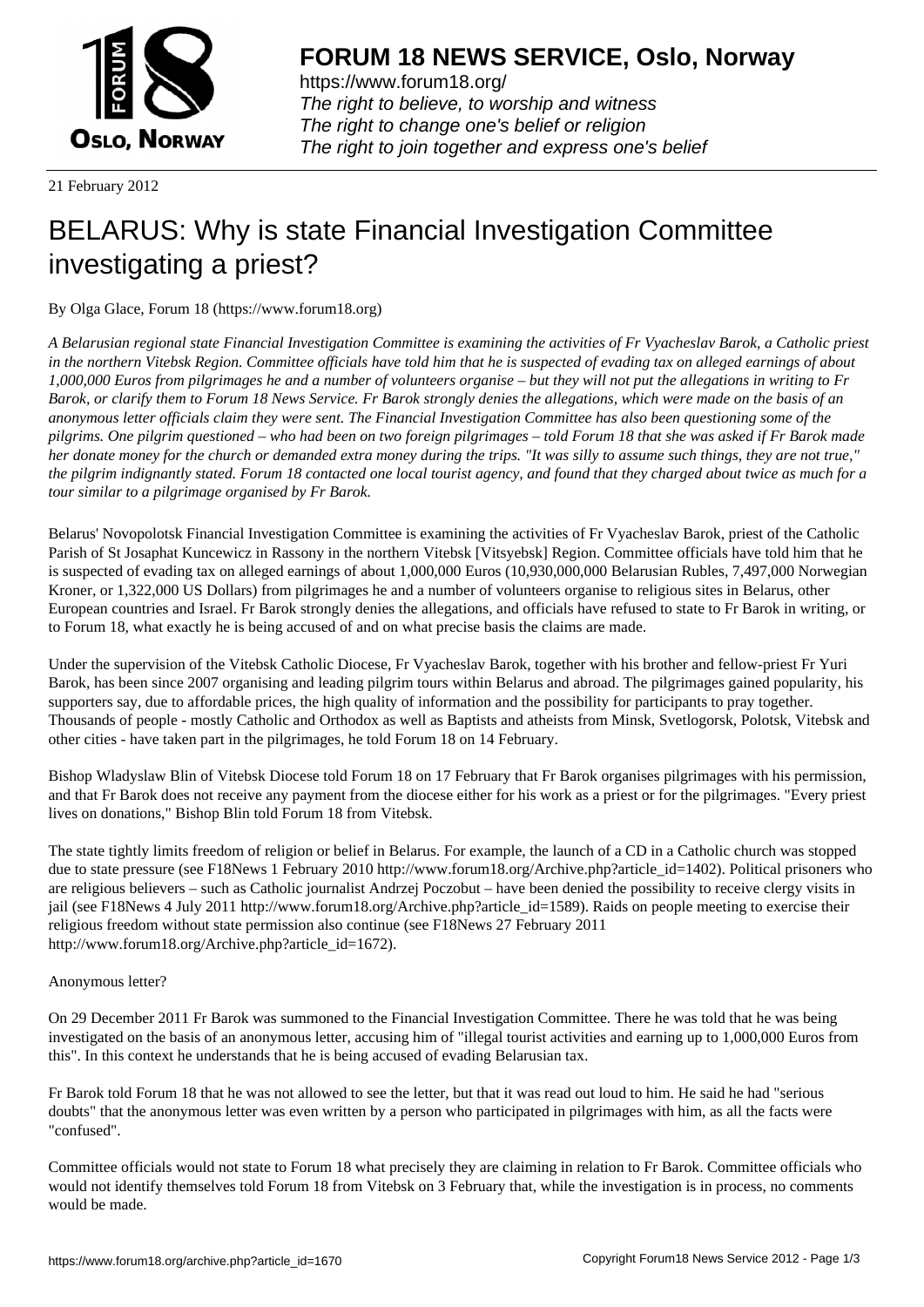Fr Barok commented that he "can't say how the situation will develop, but the authorities had better get interested not in me but in finding the provocateur who sent the anonymous letter. Otherwise I'll consider that no real person stands behind it."

He insisted to Forum 18 that he violated no laws, there were no grounds for any suspicions, and that he was working as a priest getting no financial benefit from the pilgrimages. Speaking of the Pilgrimage Centre he runs, he stated that "our Statute provides the right to organise pilgrimages, including those abroad". Fr Barok noted that "conducting religious activities doesn't imply any income, that's why it's not tax-deductible, and the Diocese fully supports me."

## The Pilgrimage Centre

Every year the Pilgrimage Centre Fr Barok runs in Novopolotsk organises about 16 pilgrimages abroad involving a total of between 700 and 900 people. More than 1,500 people per year join walking pilgrimages to religious sites in Belarus - including Budslav, Bratslav and Rositsa. The Pilgrimage Centre told Forum 18 on 3 February that the pilgrimages were very popular, and that there were never any complaints, including about the financial aspect.

A participant of two pilgrim tours to Italy and Greece from Polotsk, who preferred not to give her name, told Forum 18 on 15 February that she was content with the way the trips were organised. She stated that when she took part in the first pilgrimage she did not know much about it and decided to participate because of the low price. "I had no doubts about my second tour and booked it three months in advance," she said.

Fr Barok explained to Forum 18 that they keep prices affordable thanks to the use of volunteers and the support of sponsors. He said that sometimes they took people who could not afford pilgrimages. The Pilgrimage Centre has no office, and the two volunteers who provide information, sign pilgrims up for tours and help with the travel arrangements work from home.

Elena Litko, one of the volunteers who has travelled to Israel for free, said that she was happy with the trip. "It was performed exactly as it was described," she told Forum 18 on 15 February. She pointed out that not everyone in Belarus could afford such a trip, which costs about 600 Euros (6,580,800 Belarusian Rubles, 4,500 Norwegian Kroner, or 800 US Dollars), "as Israel is an expensive country".

Forum 18 contacted one local tourist agency, and found that a similar tour would cost about twice as much as the price of a pilgrimage organised by Fr Barok.

"Intimidated by the state for making a pilgrimage"

The Financial Investigation Committee has also been questioning some of the pilgrims. Fr Barok complained to Forum 18 that people were scared and bewildered after this questioning. "It's unacceptable when people who travelled with me get intimidated by the state for making a pilgrimage."

One pilgrim questioned – who had been on two foreign pilgrimages - complained to Forum 18 that the meeting with the Financial Investigation Committee left her feeling uneasy. The pilgrim said the interview lasted about an hour, and she was asked if Fr Barok made her donate money for the church or demanded extra money during the trips. "It was silly to assume such things, they are not true," the pilgrim indignantly told Forum 18 on 15 February.

Asked by Forum 18 if she was deterred from future pilgrimages, she answered that she had already signed up for another pilgrimage to Portugal and Spain in October.

Another pilgrim, Vadim Bolbas, who described himself as an atheist, told Forum 18 on 11 February that he was aware of the interrogations and prepared to face the Financial Investigation Committee. "I think the letter was written by a person who was mentally ill," he told Forum 18 on 11 February. "I'll tell the truth to the Financial Investigation Committee and I don't fear them." Bolbas has participated in four pilgrimages with Fr Barok.

Fr Barok told Forum 18 that the work was continuing. In 2012 there are about 13 tours to Western European countries planned (including to Germany, Lithuania, the Vatican, Italy, Greece, and Austria), and three to Israel.

Connection with earlier protest?

On 1 July 2011, during the annual feast day of the Sanctuary of the Mother of God in Budslav, a pilgrimage shrine in Minsk Region, Fr Barok and pilgrims from Vitebsk Diocese protested against a security turnstile gate installed by the police and their checking of personal possessions. Police refused to allow pilgrims to bring any metal items and also even umbrellas. Fr Barok insisted to the independent news agency Westki.info at the time that the clergy took responsibility for the pilgrims' personal items.

Asked if he would see any connection with the protest action in Budslav, Fr Barok responded: "I wouldn't like to make any